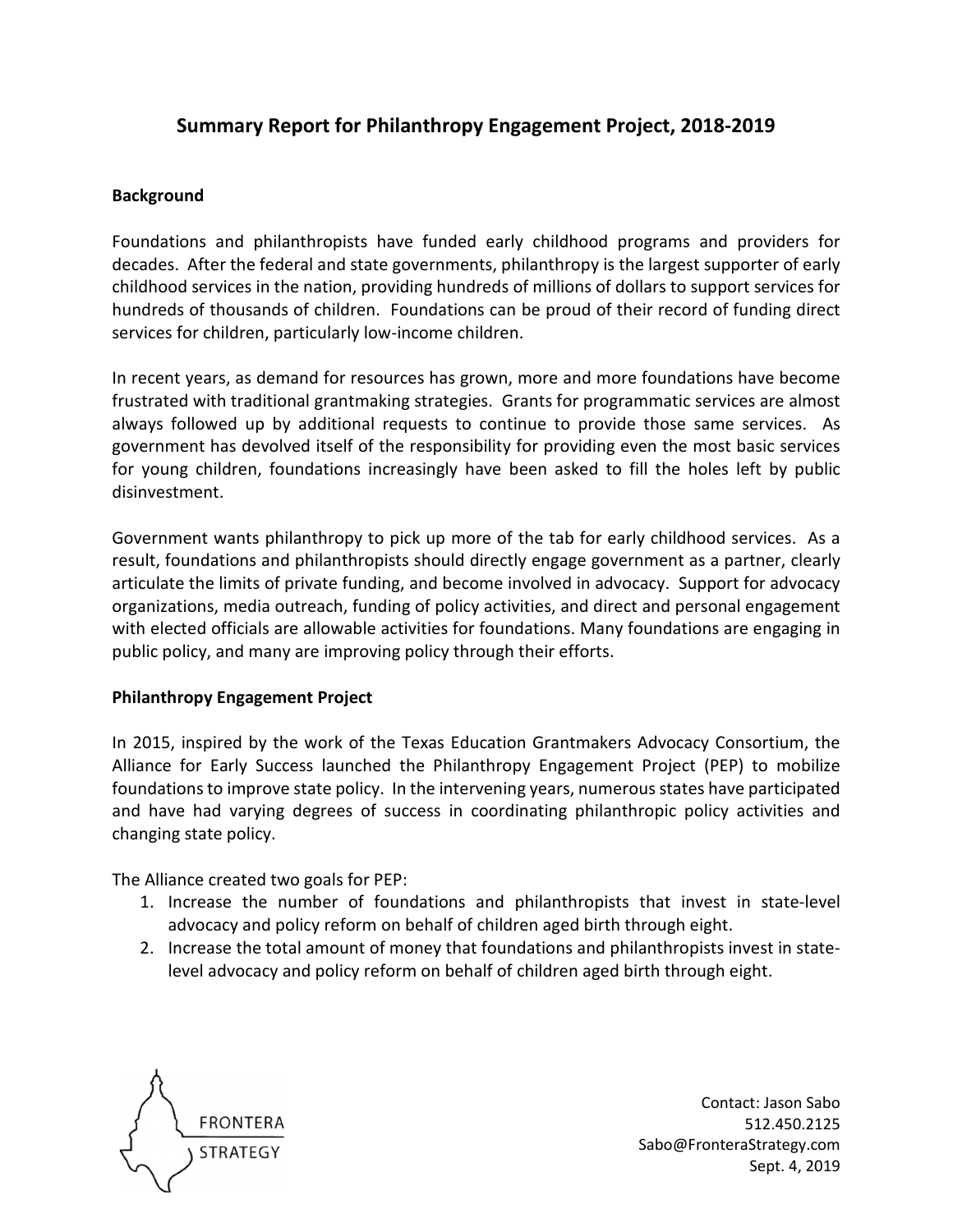Participation in the Philanthropy Engagement Project has been voluntary. Participating foundations and philanthropic associations received no financial support to take part in PEP activities or promote the Alliance's birth through eight policy agenda. Over the course of the project, philanthropists from seven states received some level of technical assistance, survey research services, and other support from the Alliance and PEP. Participating states include:

- 1. Arizona
- 2. Connecticut
- 3. New Mexico
- 4. New York
- 5. North Carolina
- 6. Texas
- 7. Virginia

The types of participating entities varied by state. In some states, existing or emerging coalitions of foundations interested in early childhood policy engaged with PEP. In others, regional or statewide associations of philanthropists and foundations participated in the project. Finally, some states saw individual foundations take the lead and attempt to organize their peers around a shared public policy agenda. Each entity brought its own unique challenges and opportunities.

PEP offered participating foundations and philanthropists a variety of technical assistance opportunities. Interest in and utilization of this assistance varied. PEP activities included:

- Training and education for foundations, philanthropists, and advocates about legal rules for advocacy and lobbying.
- Training on effective advocacy strategies for early childhood policies.
- Collecting data (interviews, surveys) from advocates, philanthropists, and foundation officers to determine common interests for early childhood policies and help set agendas.
- Conducting survey research on behalf of the state-level grantmakers to identify common interests among their stakeholders, prioritize early childhood issues for action, identify advocacy opportunities for stakeholders, and recruit new members to existing or new collaborative advocacy efforts.
- Assistance with forming or sustaining philanthropic consortia around policy and advocacy, including pooled funding and common policy priorities.
- Facilitating introductions to state administrators, legislators, and governors' offices.

### **Successes and Accomplishments**

With the PEP project, the Alliance for Early Success has emerged as the leader in coordinating philanthropic action at state capitols on behalf of young children.

- The Alliance and PEP increased the number of foundations engaged in advocacy and helped those foundations to focus their advocacy around the Birth through Eight State Policy Framework.
- The Alliance and PEP supported foundations and philanthropists to engage in legislative, media, and administrative advocacy that resulted in policy change and appropriations.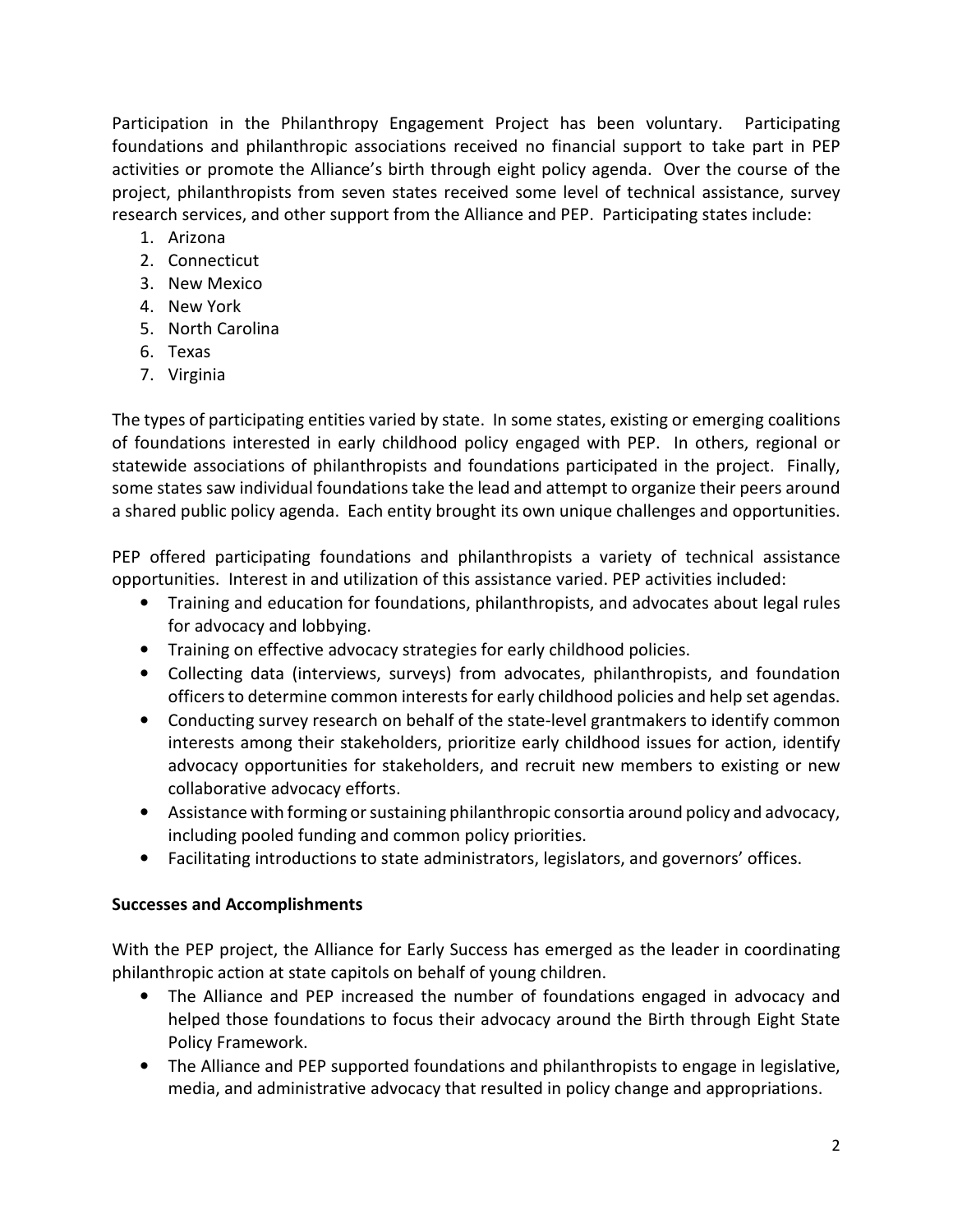- The Alliance and PEP created an engaged and informed community of foundations and philanthropists focused on state-level policy reform on behalf of young children.
- The Alliance and PEP enhanced connections between national funders and their statelevel counterparts to ensure increased coordination and cooperation.
- The Alliance and PEP facilitated the exchange of documents, best practices, draft editorials, legislation, and other advocacy tools between states, associations, and foundations.

The knowledge, networks, and relationships created among advocates, funders, and policy makers will continue well into the future and indirectly benefit young children and their families.

### **Lessons Learned**

- Foundations and associations have their own priorities, goals, and agendas. The Alliance is best served when supporting local priorities as appropriate and in alignment with the Birth through Eight State Policy Framework.
- Grantmakers associations, independent coalitions, and individual foundations have different needs and interests. Future activities may be more successful if the Alliance were to specifically target one sector of foundation partners, such as regional and thematic associations of foundations and other grantmakers.
- Patience is paramount. Foundations move slowly and methodically. Because of the new and sometimes challenging nature of advocacy, the Alliance can adopt long-term goals with long-term timelines that align with foundations' efforts to make decisions and act.

### **Recommendations for PEP's Next Steps**

During the summer of 2019, Frontera Strategy conducted interviews and an online survey of current and former PEP participants. The purpose of collecting data was to determine what components of PEP were most and least effective. We also asked participants for recommendations on how PEP can bolster its efforts to increase the number of foundations that support early childhood advocacy and the total amount of grant dollars committed to early childhood advocacy. While participation in the survey was low (n=4), survey respondents and three interviewees had specific suggestions for the Alliance for Early Success.

# Provide policy guardrails and build links between the Birth through Eight State Policy Framework and local priorities.

In partnership with Child Trends, the Alliance for Early Success created the Birth through Eight State Policy Framework. The purpose of PEP was explicitly to increase funding for the policies outlined in the Framework. PEP has consistently referred to the Policy Framework as its guiding document and relied on its clear policy goals and objectives.

PEP walked a delicate balance between urging state partners to embrace the Policy Framework and helping state partners to prioritize local interests. In many states, even the suggestion of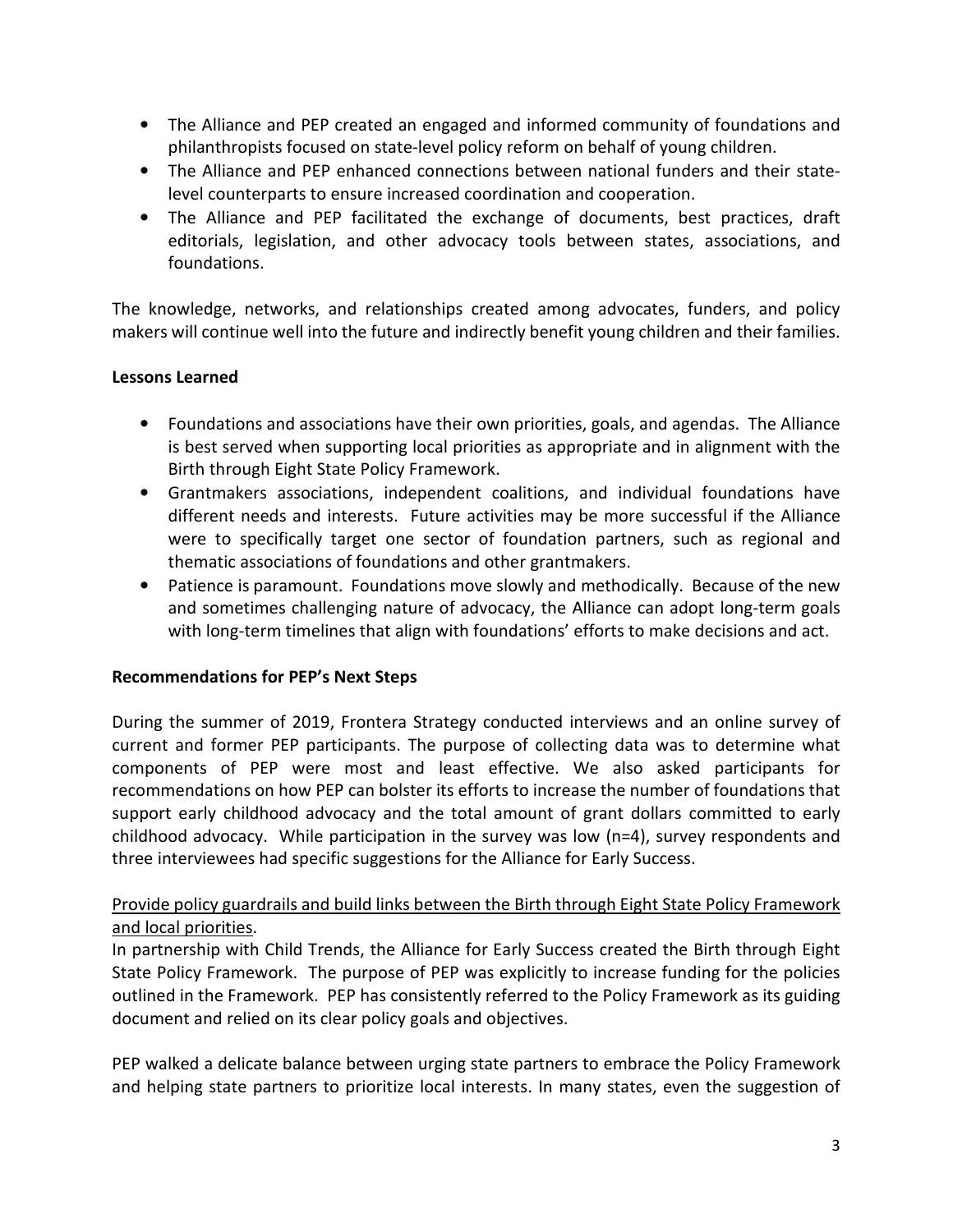utilizing externally created advocacy documents, such as the Policy Framework, was a bridge too far. Foundations had invested time and money to create their own priorities. In some states, concern existed about shifting or adding to an existing K-12 policy agenda. Early childhood was recognized as important but not the pre-determined priority of the moment.

In the future, the Alliance can present the Birth through Eight Policy Framework as an affirmation of existing momentum, not a redirection of resources and energy. Despite the constant tension between national-level goals and local priorities, the Policy Framework did prove useful in some states. In states with existing early childhood momentum, PEP partners used the Framework to confirm existing prioritization on evidence-based policies. States at earlier stages of advocacy used the Policy Framework as a starting point to launch discussions for diverse partners and determine a shared focus.

Tailor technical assistance and training to different types of entities, and apply lessons from entities with organic and self-motivated leadership to other types of entities.

PEP participants represented different types of philanthropic entities. Because of this diversity, PEP can continue to offer effective and tailored training and technical assistance to interested entities. In Arizona and North Carolina, state-level philanthropic associations led the charge for increased philanthropic support for early childhood advocacy. Connecticut is emerging as another association-based state partner. In New Mexico and Texas, foundations came together in voluntary statewide collaborations to advance common early childhood goals. In New York and Virginia, independent foundations have led the charge with varied degrees of success in mobilizing regional and statewide grantmaker associations and collaborations.

While support of associations provides easy access to numerous foundations quickly, associations often have their own policy goals, which do not always align with the priorities laid out in the Policy Framework. Associations are, by definition, responsive to their dues-paying membership. Without the enthusiastic support and encouragement of their members, associations will not step out on policy issues.

PEP experienced limited success in states where one or two grantmakers independently attempted to create a coalition for statewide action on public policy. Without infrastructural support, statewide credibility, or statewide access, it can be difficult for these solo actors to generate support and enthusiasm.

The philanthropists most effective at moving policy seemed to be those participating in PEP as part of a voluntary or almost ad hoc collaboration of foundations. These foundations already had trustee and board support for their participation in state-level activities. Without the constraints of a formal association but with the security of numbers, foundations participating in these more informal collaboratives achieved considerable success. The New Mexico Early Childhood Funders Group is perhaps the most effective of all participating PEP partners – in large part due to its clear and intentional focus on issues of common interest and support.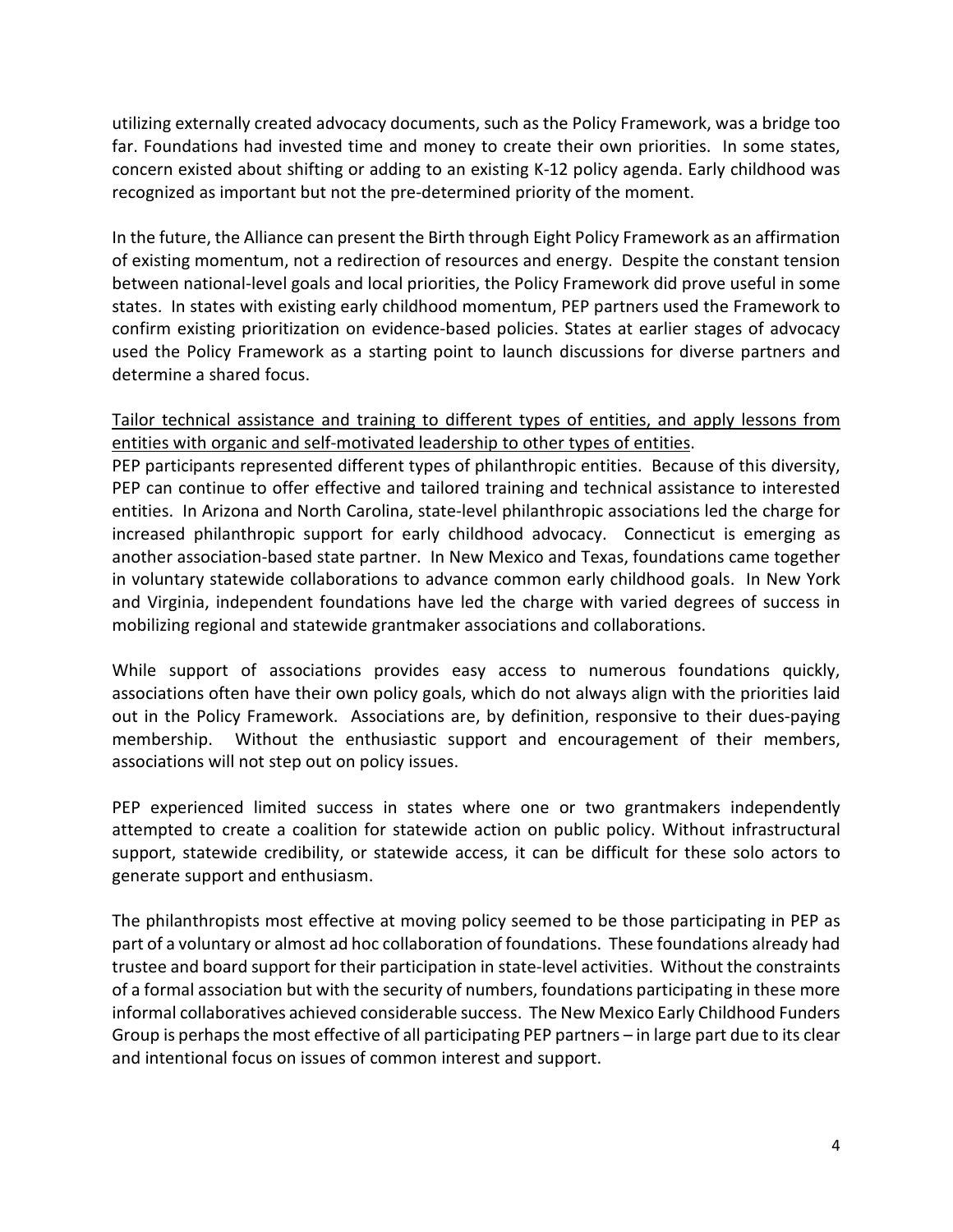## Provide basic supports as early as possible to interested foundations.

Foundations and philanthropic partnerships are much more likely to know what issues they want to work on versus how to go about making policy change on those issues. PEP partners have been receptive to help with the mechanics of funding policy. They need examples.

There are very few models of pooled funding and collaborative grantmaking to change state-level public policy. Fewer still are specific to early childhood policy. While funders have long jointly funded initiatives through pooled funds, those efforts have traditionally focused on funding programs or an urgent or critical response.

Foundations interested in changing public policies were hungry for models and examples of how to proceed. PEP template documents for pooled funding agreements and for strategic grantmaking proved useful. In addition, some states utilized greater PEP technical assistance in the launch of statewide efforts to unite philanthropy. The Alliance should not underestimate the potential power of providing simple and basic supports for foundations that want to work with other philanthropists to change policy. The first steps are the hardest. Early support has the biggest and most sustainable impact.

### Provide support to help states focus their efforts on common goals.

The Policy Framework is a great starting point for philanthropists looking for focus. However, successful advocacy requires even greater specificity. Foundations' interests run the full gamut of early childhood issues and programs. Regional interests in some states can be competitive if not contradictory. With foundations spread out across large geographic areas and with boards of trustees of differing politics and levels of enthusiasm for advocacy, it has been difficult to get foundations to focus on one policy area.

Without objective and clear data on common interests and shared strategies, it is impossible to focus. Foundations need help in determining a policy and advocacy agenda. In 2016, PEP participants ranked "Finding focus among many foundations: the importance of priorities" as the number one topic to cover during the year.

Perhaps the most successful component of PEP from participants' perspectives was the provision of online surveys. Several entities took advantage of this professional service that included consulting, survey design, data collection and analysis, and detailed reporting. Because states did not receive financial support to participate in PEP, the surveys were a tangible service that the Alliance offered to participating states. The PEP surveys provided focus for state-level policy efforts. Survey results created an opportunity to coalesce numerous foundations around a shared priority. The surveys were the proof needed that foundations do have a shared vision for improved public policies for young children.

### Because direct engagement produces the best results, encourage participants to directly engage with policymakers.

Usually, PEP consultants encouraged foundations to engage indirectly with policy makers. Most foundations and philanthropists feel comfortable supporting others to carry their message on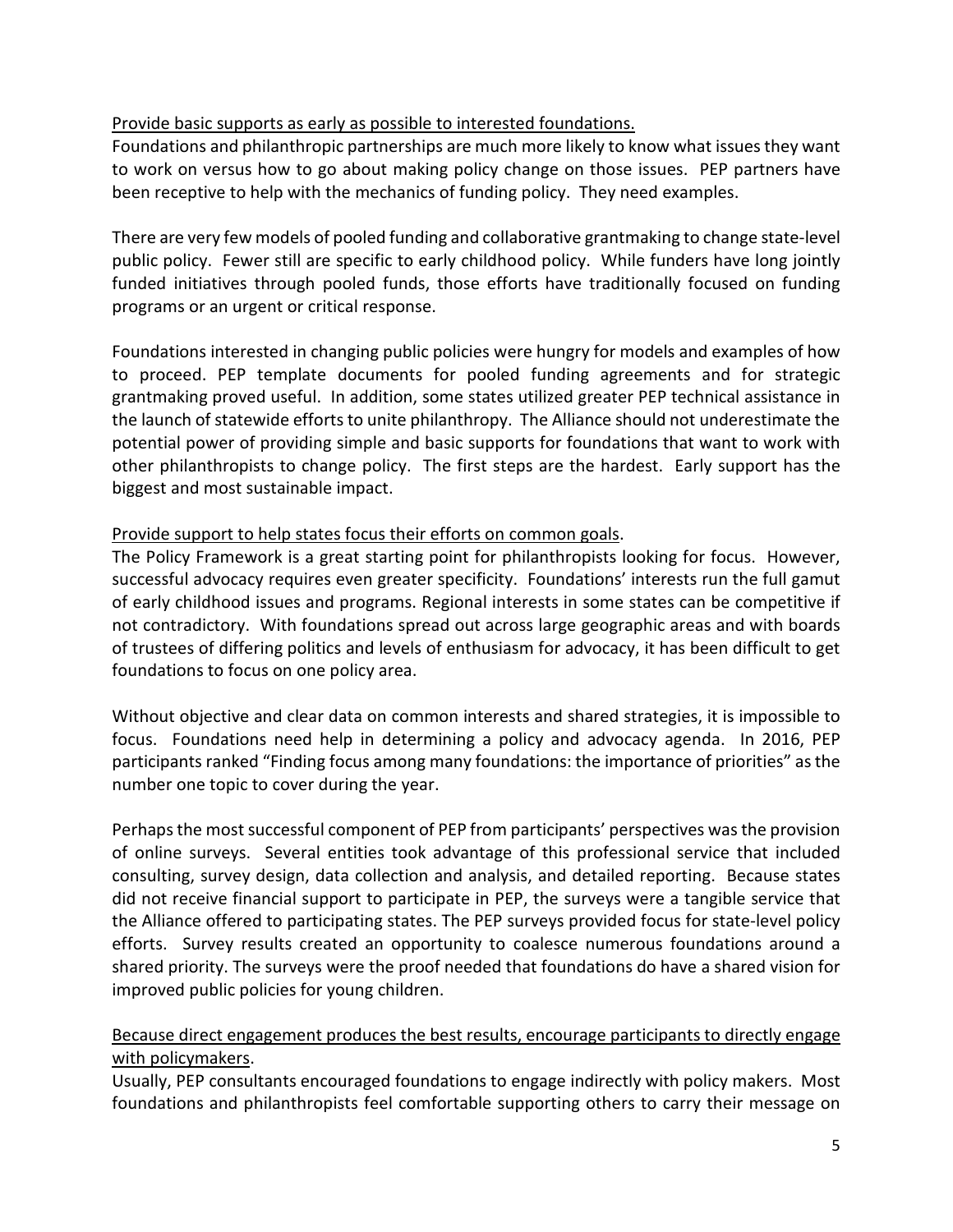behalf of children. Sometimes, foundation benefactors sign on to an advocacy letter or attach their names to a newspaper opinion piece.

While most philanthropists choose to keep an arm's distance from policymakers, some foundations have taken a different approach. Philanthropists in traditionally conservative states like Arizona and Texas, as well as their purplish counterparts in New Mexico, have learned that there is power to their voice and credibility in their presence.

PEP has been as much of a process as a project for participating philanthropists. As foundations become more comfortable and familiar with the opportunities and responsibilities of advocacy, they in turn became more willing and able to directly engage with policymakers. More mature PEP participants are more likely to directly engage than those just beginning to convene early childhood grantmakers.

#### Continue to promote that advocacy by grantmakers is legal and effective.

The times are changing. More and more foundations are choosing to engage policymakers and fund advocacy and policy reform. In many ways, foundations interested in early childhood policy reform are ahead of peers who fund other issues. Despite this progress, most foundations are *still* wary of engaging in policy.

Resistance to legal advocacy remains the biggest challenge to PEP. Despite all evidence and law providing proof to the contrary, more must be done to educate and inform foundation trustees. The Alliance can bolster and increase foundation support for early childhood advocacy by ensuring that foundation staff and trustees know the law. More importantly, the Alliance can ensure that the lawyers and accountants of potential partners have clear and concise legal information they need to make the leap to funding advocacy.

### Keep foundations in the Alliance family and include more states and philanthropists.

Participating partner foundations believe there is great value in their work with the Alliance. The Alliance provides good information, a great annual conference, and other networking opportunities in addition to technical assistance. The Alliance should not only continue to invite current participating foundations to the Summit but should annually increase the number of policy-minded and state-focused foundations who attend and the number of states they represent.

Perhaps most importantly, access to the Alliance means access to state advocacy partners and information about what advocates are doing around a host of children's issues back at home. This is new information for most foundations and is especially important for philanthropists new to policy. Philanthropic associations also benefit from the credibility associated with an Alliance partnership.